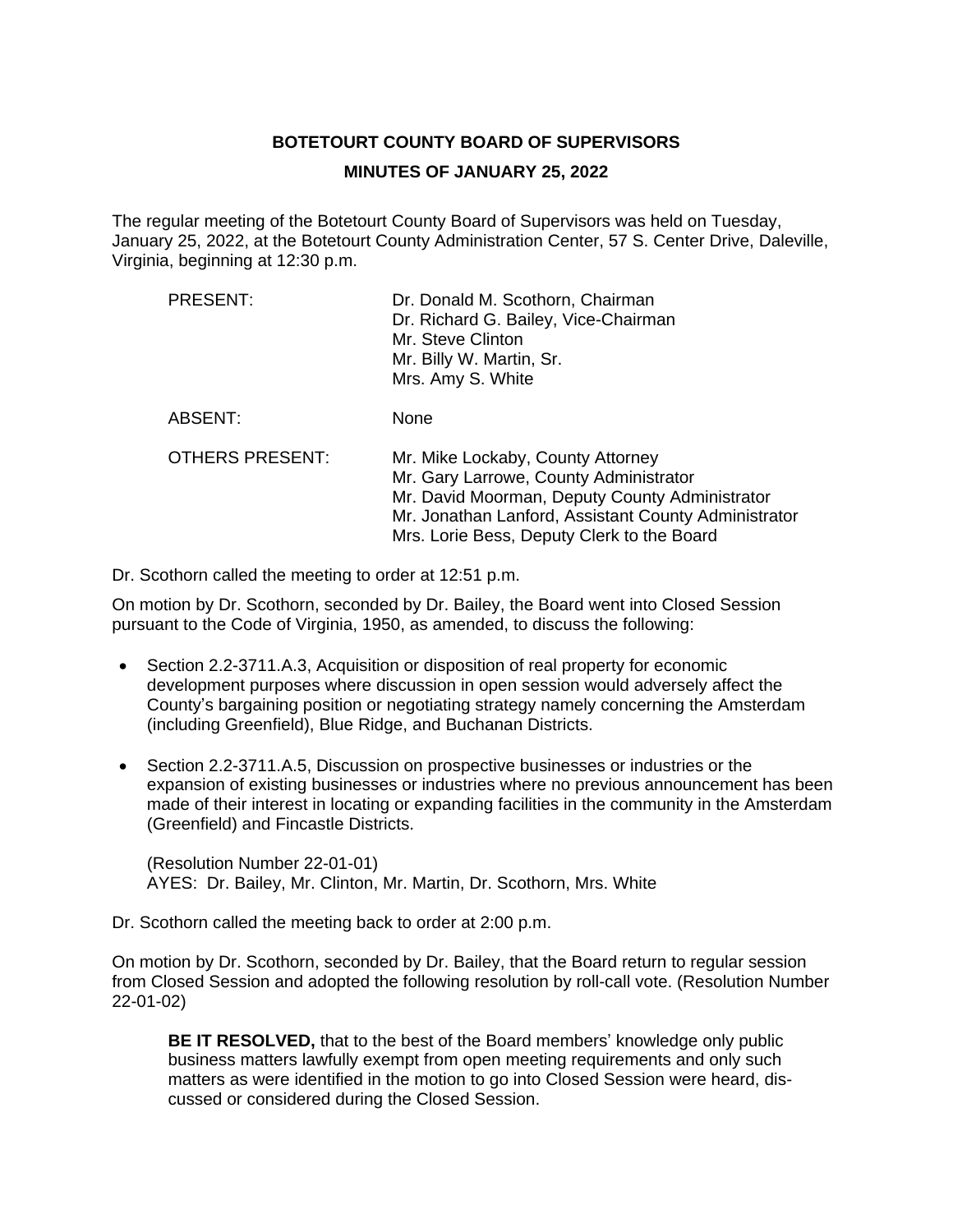AYES: Dr. Bailey, Mr. Clinton, Mr. Martin, Dr. Scothorn, Mrs. White

Mr. Clinton led the group in reciting the Pledge of Allegiance.

Dr. Scothorn opened the meeting by telling the story of a young lady born in Afghanistan who was forbidden to ride a bike because she was a girl. Her father directed her to dress as a boy so that she would be allowed to ride a bike. Fast forward to 2021, the same young lady was involved in a bombing at an airport in Afghanistan and was put on a plane to the United States by an Army soldier. He explained he met this young lady over the weekend as she is one of the young ladies participating in the "Road to Paris 2024" cycling event. He stated the cycling team is being sponsored by Virginia's Blue Ridge and the Virginia Tourism Corporation and will be home based in Roanoke. The team's name is Virginia's Blue Ridge TWENTY24 (VBR TWENTY24). Dr. Bailey added that he enjoyed meeting the young ladies and looks forward to the event.

Dr. Scothorn led in a moment of silence asking everyone to remember the young ladies mentioned, the Board, our international and local leaders.

# **BOARD OF SUPERVISORS' REORGANIZATIONAL MEETING 2022**

# **ELECTION OF CHAIRMAN**

Dr. Scothorn turned Chairmanship of the meeting over to Mr. Gary Larrowe, County Administrator. Mr. Larrowe then opened the floor for nominations for Chairman of the Board of Supervisors for 2022. Mr. Martin nominated Dr. Bailey as Chairman of the Board of Supervisors for 2022. Dr. Scothorn seconded this nomination. There were no further nominations for Chairman.

MOTION: That nominations for Chairman of the Board of Supervisors be closed and Dr. Richard Bailey be appointed as Chairman for calendar year 2022. (Resolution Number 22-01- 03) MOTION: Mr. Martin

SECOND: Dr. Scothorn AYES: Dr. Bailey, Mr. Clinton, Mr. Martin, Dr. Scothorn, Mrs. White

# **ELECTION OF VICE CHAIRMAN**

Dr. Bailey opened the floor for nominations for Vice-Chairman of the Board for 2022. Mrs. White nominated Dr. Scothorn for Vice-Chairman of the Board for 2022. Mr. Clinton seconded this nomination. There were no further nominations for Vice-Chairman. MOTION: That nominations for Vice-Chairman of the Board of Supervisors be closed and Dr. Donald Scothorn be appointed as Vice-Chairman for calendar year 2022. (Resolution Number 22-01-04) MOTION: Mrs. White SECOND: Mr. Clinton

AYES: Dr. Bailey, Mr. Clinton, Mr. Martin, Dr. Scothorn, Mrs. White

# **COMMITTEE/COMMISSION/BOARD APPOINTMENTS - 2022**

The Board reviewed a list of various committee/commission/board appointments for 2022. Positions involving the Chairman and Vice-Chairman were updated with the appointments of Dr. Bailey and Dr. Scothorn, per the results of the reorganization meeting.

MOTION: That the list of various committee/commission/board appointments for 2022 be approved, as presented (Resolution Number 22-01-05).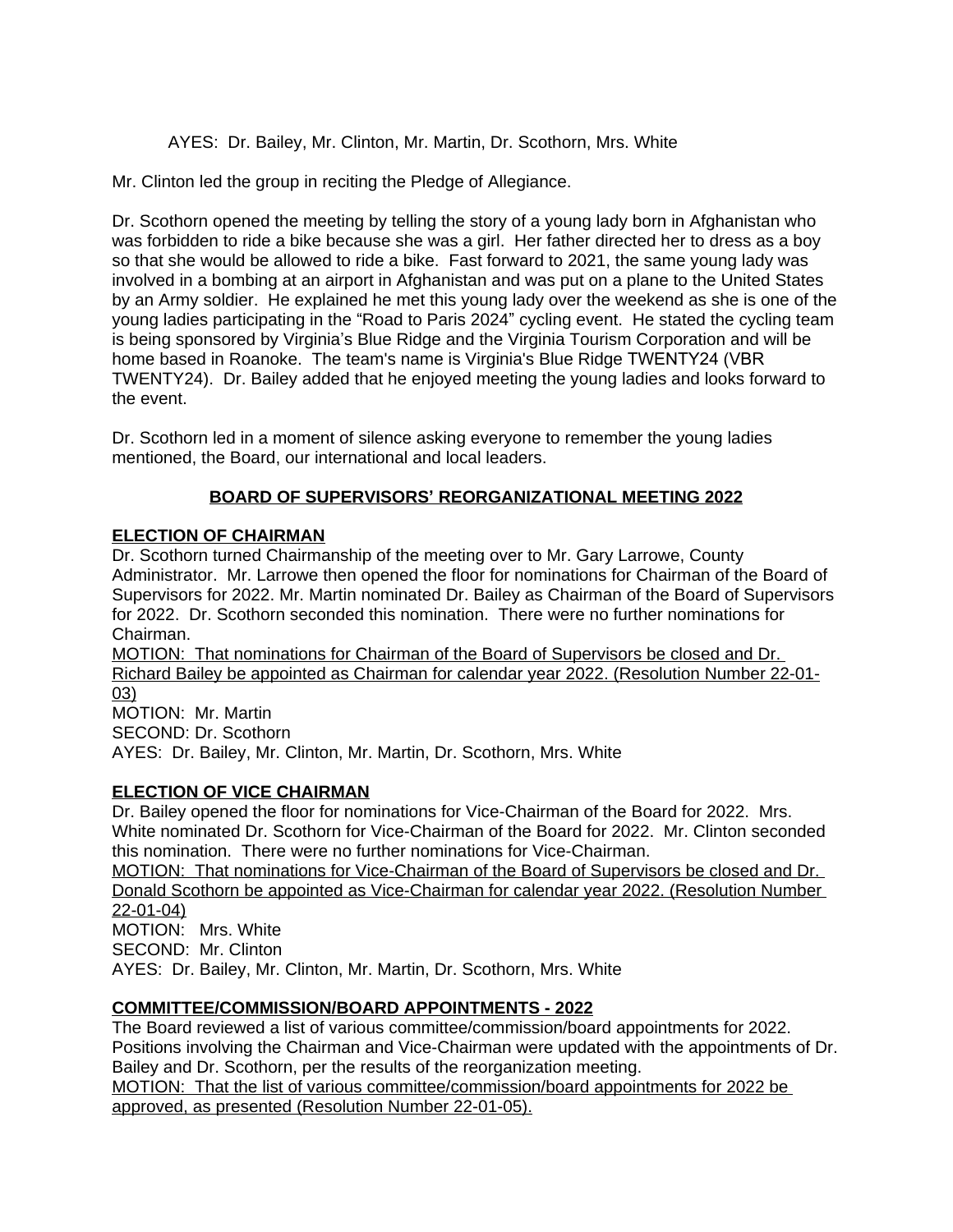# MOTION: Mr. Martin MOTION: Mrs. White AYES: Dr. Bailey, Mr. Clinton, Mr. Martin, Dr. Scothorn, Mrs. White

| 2021 Member<br><b>Assignment</b> | 2022 Member<br><b>Assignment</b> | <b>Position or Board</b>                            | Mtg. Date, Time<br>& Location                                         | Compensation                  |
|----------------------------------|----------------------------------|-----------------------------------------------------|-----------------------------------------------------------------------|-------------------------------|
| Dr. Scothorn                     | Dr. Bailey                       | <b>Board Chairman</b>                               | 4th Tues/12:30pm<br><b>Greenfield ETC</b>                             | Additional \$100<br>per month |
| Dr. Bailey                       | Dr. Scothorn                     | <b>Board Vice-Chairman</b>                          | 4th Tues/12:30pm<br><b>Greenfield ETC</b>                             | Additional \$40<br>per month  |
| Dr. Scothorn                     | Dr. Bailey                       | Roanoke Regional<br>Partnership (Chairman)          | Semi-annually<br>Partn. Office<br>June 3 & Nov. 4<br>@ 8am            | Mileage                       |
| Mr. Martin                       | Mr. Martin                       | Social Services Board                               | 2nd Wed/9:30am<br>Greenfield ETC <sup>*</sup>                         | \$50 per month                |
| Mr. Clinton                      | Mr. Clinton                      | Parks & Rec. Comm.                                  | 1st Mon/6:30pm<br><b>Greenfield ETC</b>                               | \$50 per mtg.                 |
| Mr. Martin                       | Mr. Martin                       | <b>Planning Commission</b><br><b>Greenfield ETC</b> | 2nd Mon/6:00pm                                                        | \$100 per mtg.                |
| Mr. Clinton                      | Mr. Clinton                      | <b>Library Board of Trustees</b>                    | 3rd Wed/2pm<br>Greenfield ETC <sup>*</sup>                            | Mileage                       |
| Mrs. White                       | Mrs. White                       | Transp. Safety Comm.                                | Quarterly--2 <sup>nd</sup> Tues<br>6:30 pm/Green-<br><b>Field ETC</b> | \$40 per mtg.                 |
| Mr. Martin                       | Mr. Martin                       | <b>TAP Board of Directors</b>                       | 3rd Tues/4pm<br>Roanoke Higher Ed<br>Center, Rm. 314                  | Mileage                       |
| Dr. Bailey                       | Dr. Bailey                       | Econ. Dev. Authority                                | Every other month<br>4 <sup>th</sup> Fri/2pm                          | Mileage                       |
| Mr. Martin<br>Mrs. White         | Mr. Martin<br>Mrs. White         | Fire & EMS Committee                                | <b>Greenfield ETC</b><br>3rd Mon/7:00pm<br><b>Greenfield ETC</b>      | Mileage                       |
| Mr. Clinton                      | Mr. Clinton                      | <b>RVARC CEDS</b>                                   | Quarterly--1 <sup>st</sup> Wed<br>3pm/alternate locations             | Mileage                       |
| Mr. Martin                       | Mr. Martin                       | RVARC Transp. Plan<br>Organ. Policy Board           | 4 <sup>th</sup> Thurs/1:00pm<br><b>RVARC Board Room</b>               | Mileage                       |
| Dr. Bailey<br>Mrs. White         | Dr. Bailey<br>Mrs. White         | <b>Agricultural Projects</b><br>Committee           |                                                                       | Mileage                       |
| Mr. Clinton                      | Mr. Clinton                      | Historic Greenfield Comm 3rd Tues/3:00pm            | Greenfield ETC                                                        | Mileage                       |

#### **COMMITTEES, COMMISSIONS AND BOARDS**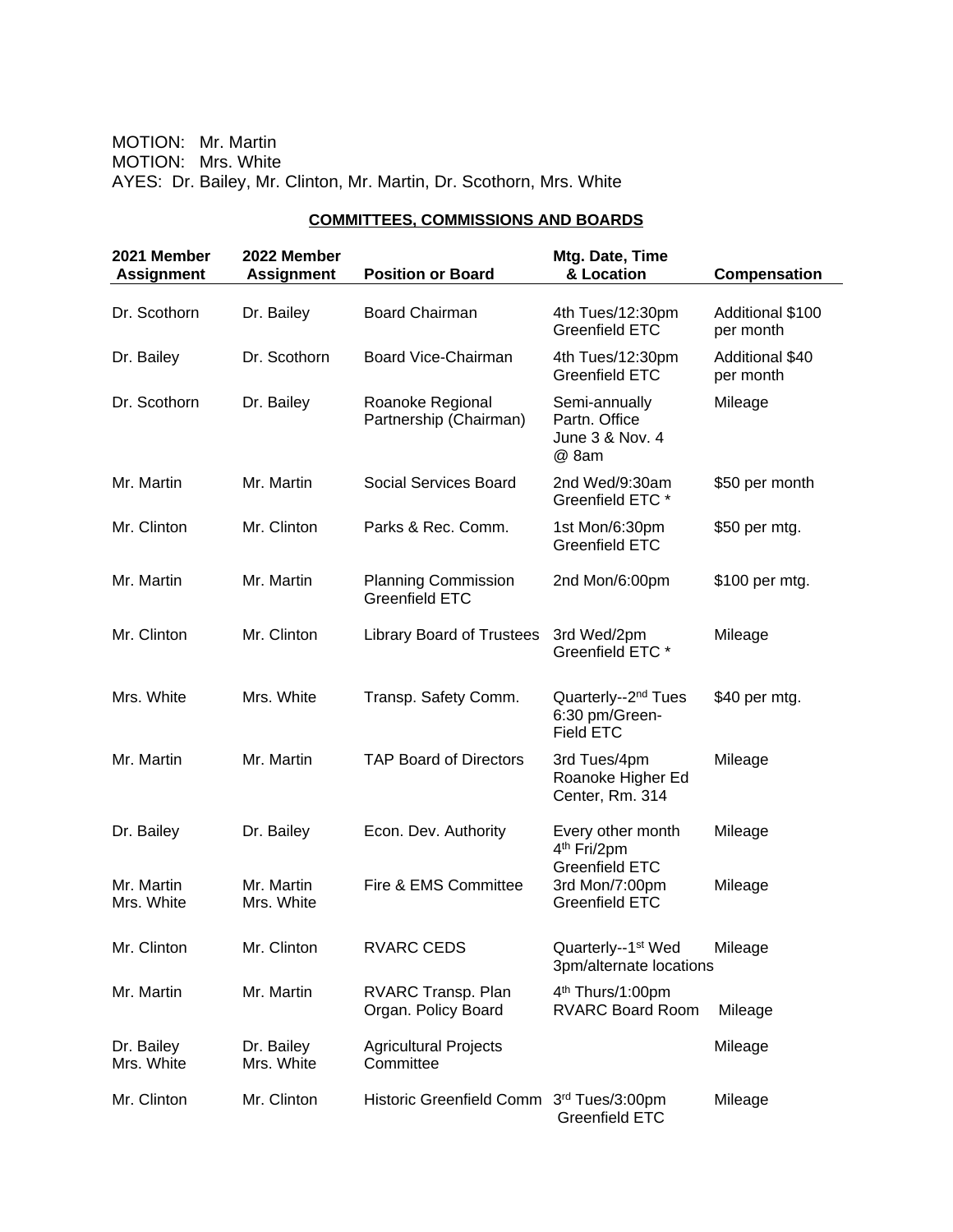| All Board<br>Members       | All Board<br><b>Members</b> | <b>General Fund Budget Committee</b>    | Mileage |
|----------------------------|-----------------------------|-----------------------------------------|---------|
| Mr. Clinton<br>Dr. Bailey  | Mr. Clinton<br>Dr. Bailey   | <b>General Fund Budget Subcommittee</b> | Mileage |
| Mr. Martin<br>Mrs. White   | Mr. Martin<br>Mrs. White    | <b>School Budget Committee</b>          | Mileage |
| Mr. Larrowe<br>Mr. Lockaby | Mr. Larrowe<br>Mr. Lockaby  | Parliamentarians                        |         |
| Mr. Larrowe                | Mr. Larrowe                 | Clerk to the Board                      |         |
| Mrs. Fain                  | Mrs. Bess                   | Deputy Clerk to the Board               |         |

\* These meetings are currently being held at the ETC due to pandemic social distancing requirements.

# **ADOPTION OF THE BY-LAWS**

The current by-laws were amended on March 24, 2020. There have been no amendments since then. MOTION: That the Board of Supervisors' Bylaws be approved as submitted. (Resolution

Number 22-01-06)

MOTION: Dr. Scothorn SECOND: Mrs. White

AYES: Dr. Bailey, Mr. Clinton, Mr. Martin, Dr. Scothorn, Mrs. White

## **ADOPT SCHEDULE OF MEETINGS FOR 4TH TUESDAY OF EACH MONTH, EXCEPT DECEMBER WHEN THE MEETING WILL BE HELD ON DECEMBER 20, 2022**

Board members discussed continuing regular board meetings on the 4th Tuesday of each month, except for the December 2022 meeting which would be held on the 3<sup>rd</sup> Tuesday, December 20, 2022.

MOTION: That the Board of Supervisors' schedule of meetings for 2022 be set for the 4<sup>th</sup> Tuesday of each month, except in December when the meeting will be held on the  $3^{rd}$  Tuesday on December 20, 2022. (Resolution Number 22-01-07). MOTION: Dr. Scothorn

SECOND: Mrs. White

AYES: Dr. Bailey, Mr. Clinton, Mr. Martin, Dr. Scothorn, Mrs. White

## **RECOGNITIONS**

- Kate Lawrence introduced the new Horticultural Agent, Shawn Jadrnicek.
- Tony Zerrilla introduced Katie Davis, Senior Financial Analyst.
- Jason Ferguson introduced Adam Dickerson (Read Mountain Fire & Rescue), a recent Volunteer Fire Academy graduate. Chief Ferguson noted the following individuals also recently graduated but were not available to attend the meeting:

 Troutville Fire Academy: Manny Arevalo Chloe Deal David Johnson Sullins Johnston Noah Lankford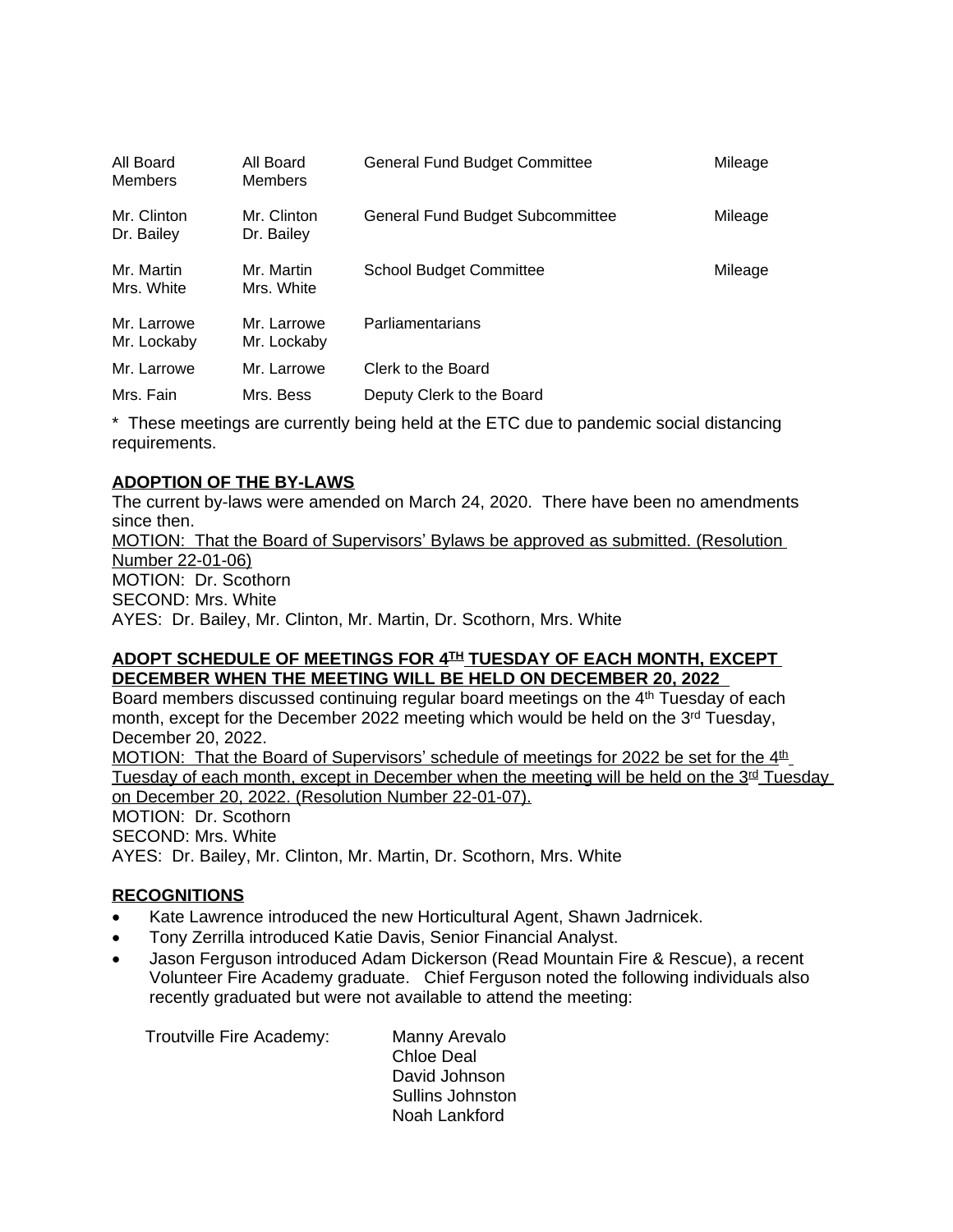Rosemary Lavelle David Rasmussen Josh Spouse

#### **PUBLIC COMMENT**

Dr. Scothorn announced there were technical difficulties with the phone system on the vendor side; therefore, comments would not be possible through the phone line. He asked if there was anyone in the audience to speak.

Clarice Gibbs (1467 Houston Mine Road) urged the Board to "defund the schools" because they are not following the Governor's executive order on face masks. She stated the Governor has given rights back to parents on whether their child should wear a mask or not. She also stated she had requested several times for a mold test to be done and to receive the results of the test, which she has not received, to date. She noted she also emailed the Governor and Lieutenant Governor about the mold test. She thanked the Board for allowing her to speak.

## **APPROVAL OF MINUTES OF THE REGULAR MEETING HELD ON DECEMBER 21, 2021**

The minutes were provided to the Board in their agenda packet. MOTION: That the Board approve the minutes of the regular meeting held on December 21, 2021, as presented. (Resolution Number 22-01-08) MOTION: Mr. Martin SECOND: Mrs. White AYES: Dr. Bailey, Mr. Clinton, Mr. Martin, Dr. Scothorn, Mrs. White

# **RATIFICATION OF STATE OF EMERGENCY ORDER, EFFECTIVE JANUARY 16, 2022**

# DECLARATION OF A LOCAL EMERGENCY

WHEREAS, the County of Botetourt is declaring a local emergency due to the impacts of Winter Storm Izzy, a widespread storm system with heavy snow and high winds; and,

WHEREAS, due to the storm, conditions deteriorated to a point of major travel impacts, extreme temperature conditions, and power outages, the proclamation of an emergency was established on Sunday, January 16, 2022; and

WHEREAS, the storm's threat to the citizens and visitors of Botetourt County had ended by Tuesday, January 18, 2022, therefore rescinding the need for a continued state of emergency.

NOW THEREFORE, IT IS HEREBY PROCLAIMED, that an emergency existed throughout the County of Botetourt from Sunday, January 16th through Tuesday, January 18, 2022.

IT IS FURTHER PROCLAIMED AND ORDERED, that during the existence of said emergency, the powers, functions, and duties of the Director of Emergency Services of the County of Botetourt shall be those prescribed by State law and the ordinances, resolutions, and approved plans of this jurisdiction, in order to mitigate the effect of said emergency.

> Gary Larrowe, County Administrator Director of Emergency Services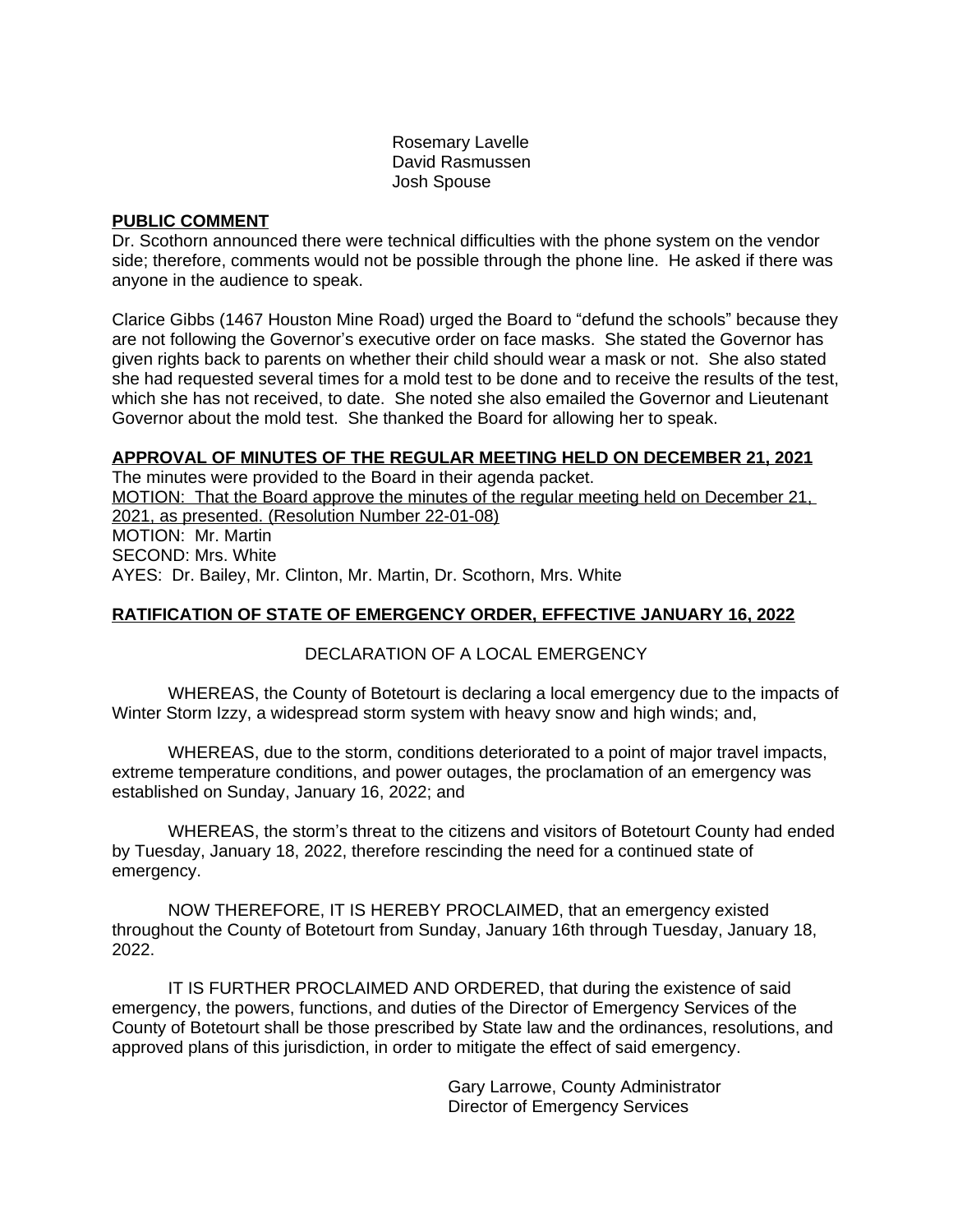County of Botetourt, Virginia Date: January 25, 2022

MOTION: That the Board ratify the declaration of a State of Emergency, effective January 16, 2022. (Resolution Number 22-01-09) MOTION: Mrs. White SECOND: Mr. Martin AYES: Dr. Bailey, Mr. Clinton, Mr. Martin, Dr. Scothorn, Mrs. White

# **APPROVAL OF TRANSFERS AND ADDITIONAL APPROPRIATIONS**

TRANSFERS - Tony Zerrilla, Director of Finance, stated for the month of January, there were six transfer requests, with three of the transfers representing recurring quarterly items, and three other transfers that address Greenfield Preservation Fund activity. Also, there were two budget transfer requests regarding compensation adjustments. The final transfer request relates to a Fired & EMS agenda item that will be presented separately, and this transfer request is conditional based upon the Board's recommendation for approval of agenda item #8.

ADDITIONAL APPROPRIATIONS - Mr. Zerrilla noted there were five pass-through appropriations and one regular appropriation being requested. The pass-through appropriations represented expenditure reimbursements, miscellaneous receipts, and a purchase credit. The regular appropriation being requested was for costs associated existing part-time staffing for anticipated cost incurred through June 30, 2022.

#### PASS-THRU APPROPRIATIONS:

- 1. Additional appropriation in the amount of \$7,256.10 to Clerk of Circuit Court Maintenance Contracts, 100-4021600-21600-3320. This is an appropriation of funds received from the Supreme Court of Virginia to cover records management system maintenance costs that are included in this month's accounts payable listing.
- 2. Additional appropriation in the amount of \$400.00 to Sheriff's Dept. Overtime, 100- 4031200-31200-1200. This is an expenditure reimbursement for police security detail.
- 3. Additional appropriation in the amount of \$570.43 to the following Sheriff's Dept. accounts: \$300.00 to Firing Range Expenses, 100-4031200-31200–6015, \$255.36 to Vehicle Supplies, 100-4031200-31200-6009, and \$15.07 to Subsistence & Lodging, 100-4031200- 31200-5530.These are for the use of the firing range, reimbursement of extradition expenses, and a credit received for a returned purchase.
- 4. Additional appropriation in the amount of \$1,531.73 to the following Sheriff's Department accounts: \$44.69 to Office Supplies, 100-4031200-31200-6001, \$1,317.04 to Uniforms, 100- 4031200-31200-6011, and \$170.00 to Other Operating Supplies, 100-4031200-31200- 6014.These are reimbursed funds received for FOIA requests, uniform contract costs, and a contract payment form Treadway.
- 5. Additional appropriation in the amount of \$7,258.59 to the following Correction & Detention accounts: \$6,581.74 to Medical & Lab Supplies, 100-4033100-33100-6004, \$661.85 to Uniforms, 100-4033100-33100-6011, and \$15.00 to Office Supplies, 100-4033100-33100- 6001. The first item is for medical reimbursements from medical copays and for Craig County inmates, the second items is for contract payments, and the third is for miscellaneous fees.

## REGULAR APPROPRIATIONS:

6. Additional appropriation in the amount of \$5,920.75 to the following Treasurer's Department accounts: \$5,500.00 to Treasurer – Part-Time Wages – Regular, 100-4012410-12410-1300,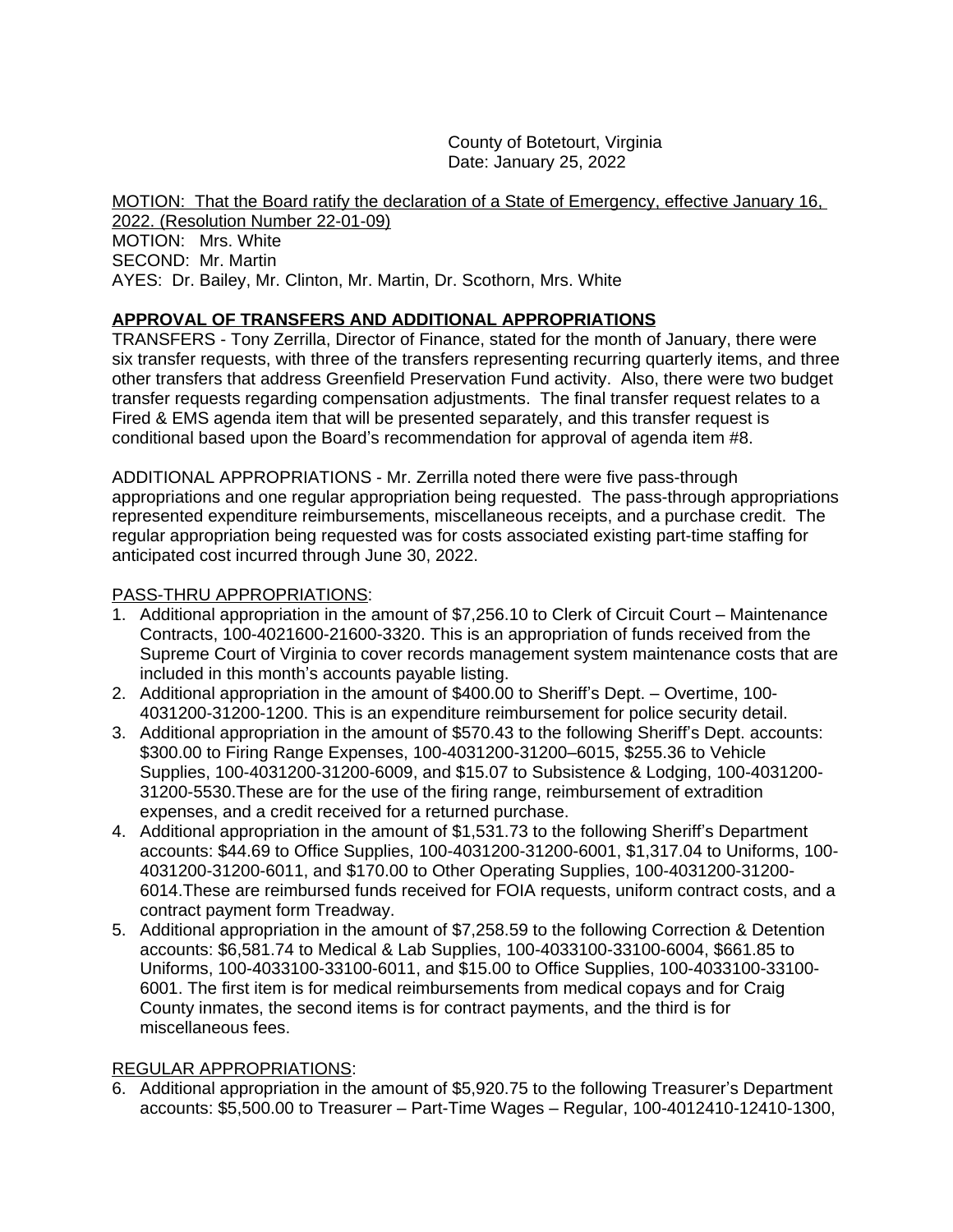and \$420.75 to FICA, 100-4012410-12410-2100. This appropriation is to cover wages and fringe benefits for existing staffing through June 30, 2022.

MOTION: That the Board approve the transfers and additional appropriations, as presented. (Resolution Number 22-01-10) MOTION: Mr. Martin SECOND: Mr. Clinton AYES: Dr. Bailey, Mr. Clinton, Mr. Martin, Dr. Scothorn, Mrs. White

#### **APPROVAL OF ACCOUNTS PAYABLE AND RATIFICATION OF THE SHORT ACCOUNTS PAYABLE LIST**

Total expenditures being requested for approval for January for the General Fund including debt service and all other funds is a combined total of \$1,339,840.27. Payable disbursements of note for the month are as follows:

Local Health Department - \$96,190 to the Botetourt Health Department for the second quarterly operational support payment.

Community Organizations - \$38,300 paid to Visit VA Blue Ridge for the third of four support payments for FY22.

CIP – VWCC Workforce Training Center - \$33,900 paid to Bug's Mobile Home Mover for movement of the portable classrooms at Greenfield Administration and Technical Center Building.

Transfer to EDA - \$300,288 paid to E.C. Pace for services performed relating to the Greenfield Sanitary Sewer project. This is Application Request #2.

MOTION: That the Board approve the accounts payable and short accounts payable list for January, as presented. (Resolution Number 22-01-11) MOTION: Dr. Scothorn SECOND: Mr. Martin

AYES: Dr. Bailey, Mr. Clinton, Mr. Martin, Dr. Scothorn, Mrs. White

## **CONSIDERATION OF FIRE/EMS STARTING PAY ADJUSTMENT**

David Moorman requested the Board consider pay adjustments for Fire/EMS personnel. The pandemic and "Great Resignation" have increased labor competition for employers. Botetourt County has not been spared the impact, however, the Board's support to improve the competitiveness of County compensation has categorically helped the County attract and retain talented individuals. Additionally, the Board and Mr. Larrowe's leadership to improve the County's work environment and culture has bolstered the County's reputation as an employer of choice. These actions along with the other attributes of Botetourt have blunted the impact of labor competition, however, challenges remain, particularly in high-demand areas.

Public Safely is one area in which competition for talent has greatly intensified during the pandemic. In the wake of excessive employee retirements and resignations, many peer localities have significantly increased compensation levels for public safety employees. While previous actions by the Board have improved the competitiveness of the Sheriff's Departments'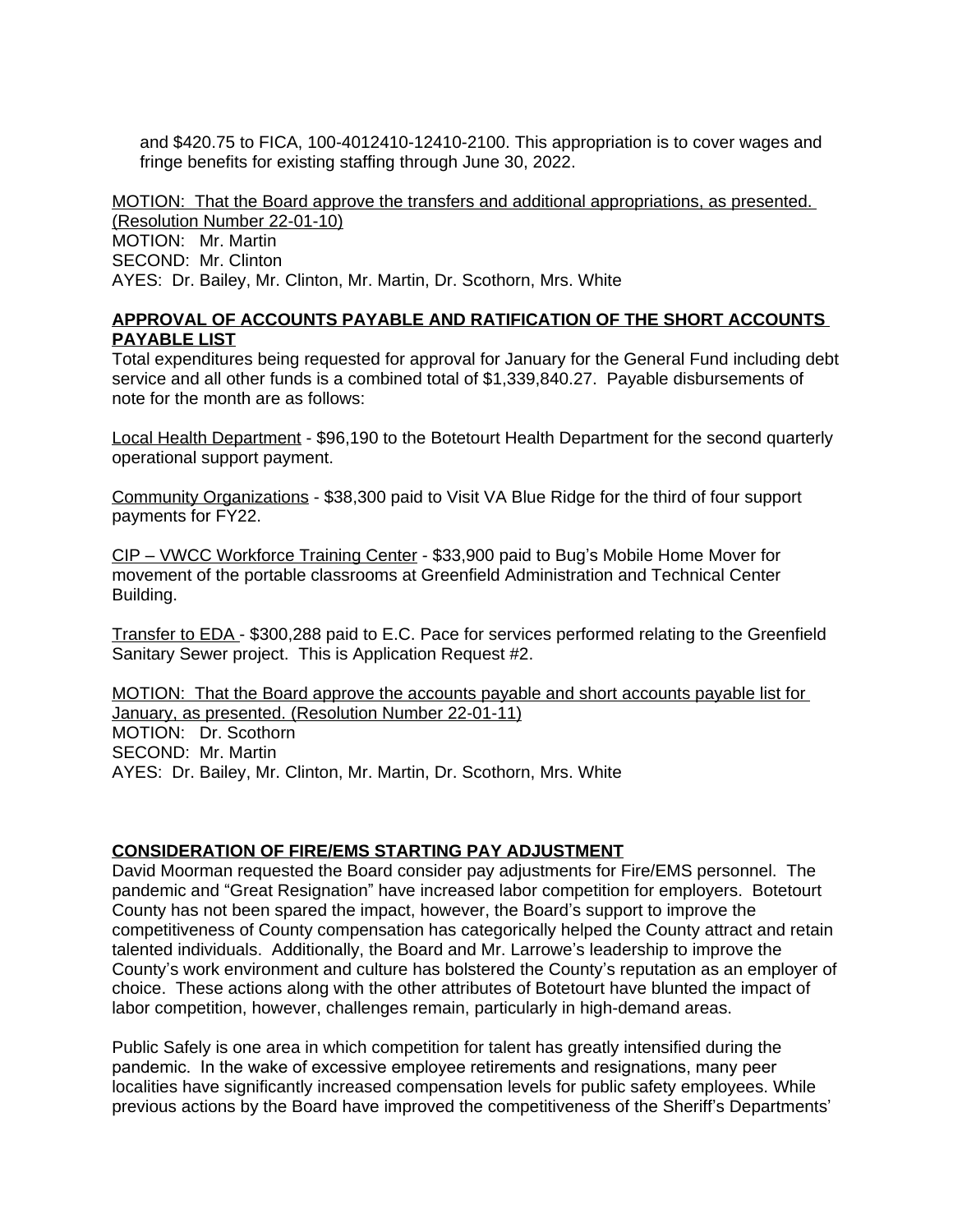compensation and have enabled that department to recruit and retain personnel more successfully than other agencies, current compensation levels for Fire and EMS personnel are uncompetitive.

Compared to seven regional peer localities, Botetourt County Fire and EMS ranks 5<sup>th</sup> in terms of starting compensation. Current starting salaries are 9% or more below the median starting salary of the peer group. This lack of competitiveness is impairing our ability to recruit and retain talent.

To continue to recruit and retain quality Fire and EMS responders, staff have worked for months gathering and analyzing comparative data from our neighboring localities and sharing that information with the Board's budget subcommittee. Mr. Moorman presented a plan to adjust starting firefighter/EMT pay to make Botetourt County more competitive with regional localities. The plan calls for adjusting starting BLS (Basic Life Support) pay from \$36,468 to \$40,000 per year, and ALS (Advanced Life Support) starting pay from \$40,480 to \$45,000 per year. This plan has been reviewed and vetted by the budget subcommittee, which Dr. Bailey and Mr. Clinton serve on, and came to the full Board with the subcommittee's support and endorsement.

The total estimated cost for these increases in the current fiscal year is approximately \$155,000. This amount funds both the new starting salaries and adjustments to address compression for existing Fire-EMS personnel. Funding was provided in the current year budget for compensation adjustments and is adequate to cover this cost. The Fire and EMS adjustments are proposed to be made in two installments: 50% effective January 1, 2022, and 50% effective June 1, 2022.

Fire and EMS leadership is currently recruiting for the next Fire Academy. Staff and the Board's budget subcommittee recommended adjusting Fire and EMS starting salaries as indicated and authorizing implementation of the adjustments in equal installments effective January 1, 2022, and June 1, 2022.

Dr. Bailey commented that he and Mr. Clinton serve on the Budget Subcommittee and have thoroughly reviewed this proposal. He stated this is a highly competitive field and he recommended support of the proposal.

Dr. Scothorn stated it is common for people to compare salaries at other areas and we want to be on an equal playing field. He thanked Dr. Bailey and Mr. Clinton for serving on the Budget Subcommittee.

Mrs. White commented that some of the most compelling stories she has heard while she has been on the Board have been about Fire/EMS personnel helping someone. She stated public safety must be a top priority for all citizens.

Mr. Martin stated this increase is long overdue. He sated Fire/EMS personnel do a lot for the citizens of Botetourt County and they deserve more. He stated we need to retain the good people that we have and keep them here.

MOTION: That the Board authorize new starting salaries for Firefighter/EMT BLS and Firefighter/EMT ALS to \$40,000 and \$45,000, respectively. Also, the Board authorizes the County Administrator to implement appropriate compensation adjustments for Fire/EMS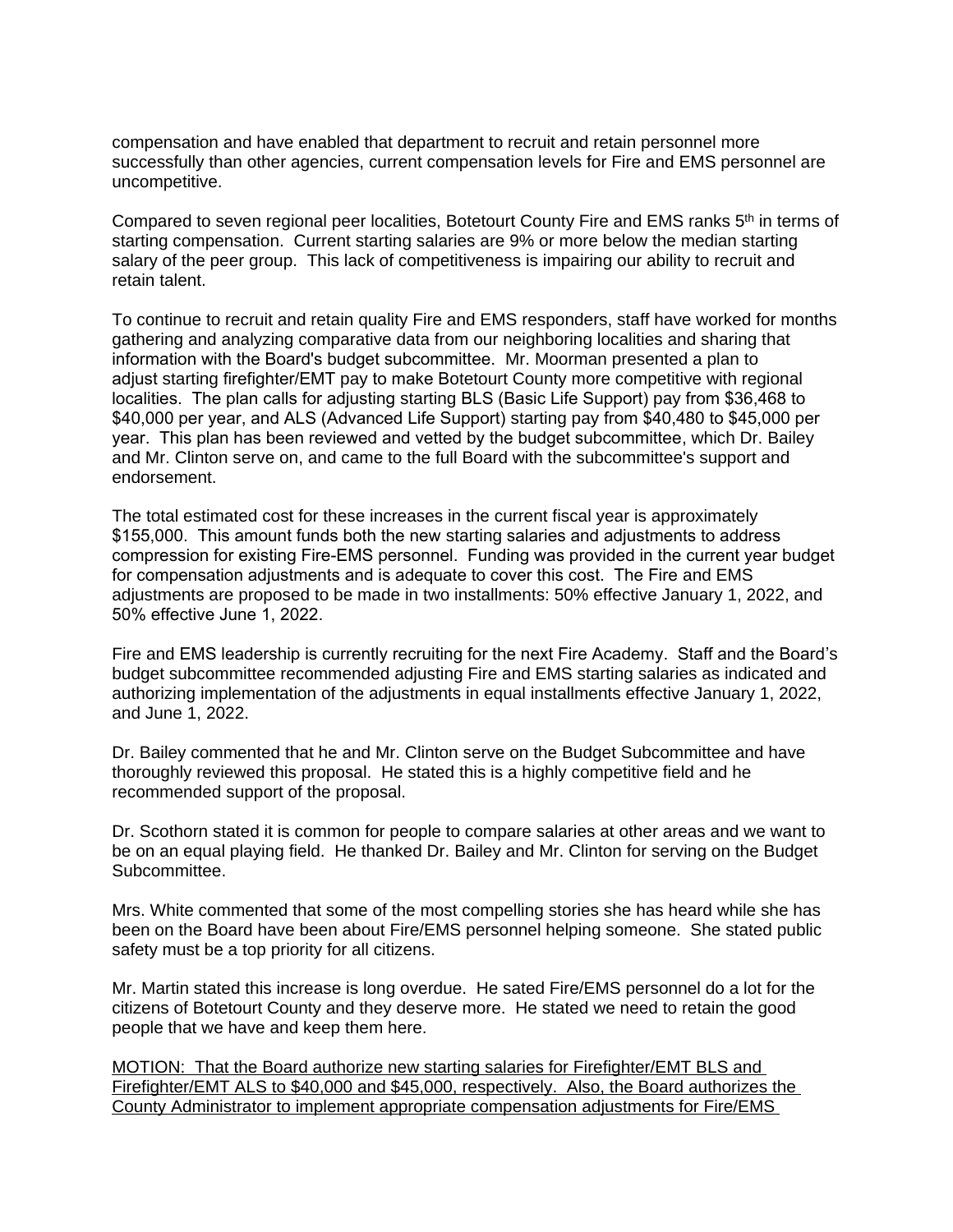incumbent personnel effective January 1, 2022, and June 1, 2022, from funds appropriated for compensation adjustments in the current year budget. (Resolution Number 22-01-12) MOTION: Dr. Scothorn SECOND: Mr. Clinton AYES: Dr. Bailey, Mr. Clinton, Mr. Martin, Dr. Scothorn, Mrs. White

# **VDOT MONTHLY UPDATE**

Mr. Varney began by announcing his retirement. He noted his last day of work would be February 4, 2022. He stated he had enjoyed his years of service and it was a tremendous pleasure to work with the Board of Supervisors and all the staff. Dr. Scothorn thanked him for his service and dedication to the area and the citizens. Dr. Bailey commented that VDOT is a big organization, and his kindness and caring has been a big asset to the company, as well as his outstanding attention to detail. Mr. Martin thanked him for his help over the years and stated he would miss him. Mrs. White thanked him and stated that while his technical work is excellent, his attitude has always been even better. Mr. Clinton congratulated him on his retirement.

Mrs. White thanked Mr. Varney for the grading and patching work on Route 635/636 and for paying attention to the shoulders because there is a lot of agricultural traffic on those roads.

Mr. Varney noted the following updates:

- The Route 220 project should be complete next month.
- There are no special events this month.
- Clyde's Run Ms. White met with the citizens regarding the right-of-way easement to turn around vehicles.
- There was a lot of effort with the snow removal. The interstate was the top priority.

He then briefly reviewed the following report:

## **Construction Project Updates**

- **0220-011-786 (UPC 105543) Route 220 Safety Improvements – South of Route 43 to South of Iron Gate**
	- Expect daily flagging.
	- Contractor is working to complete incidental items including dressing shoulders and slopes, clearing ditches, installing handrails, signage, and punch list corrections.
	- Weather permitting, Contractor will install the remaining white edge and yellow centerline pavement markings south of Gala and will install the yellow hash markings at the remaining designated turn lanes throughout the project.
	- Contractor is setting ROW monuments and markers (U-posts).
	- Punch list corrective actions are expected to continue into February.
	- Expect job trailers to be removed at the completion of punch list corrections.

## **Land Development Projects & Land Use Permits**

- **Site Plan Reviews:**
- APEX Wind Farm Plats
	- 1st review was received on January 12, 2022.
	- Plats are currently under review.
- DTC Crossover Removal
	- 1st review was received on January 12, 2022.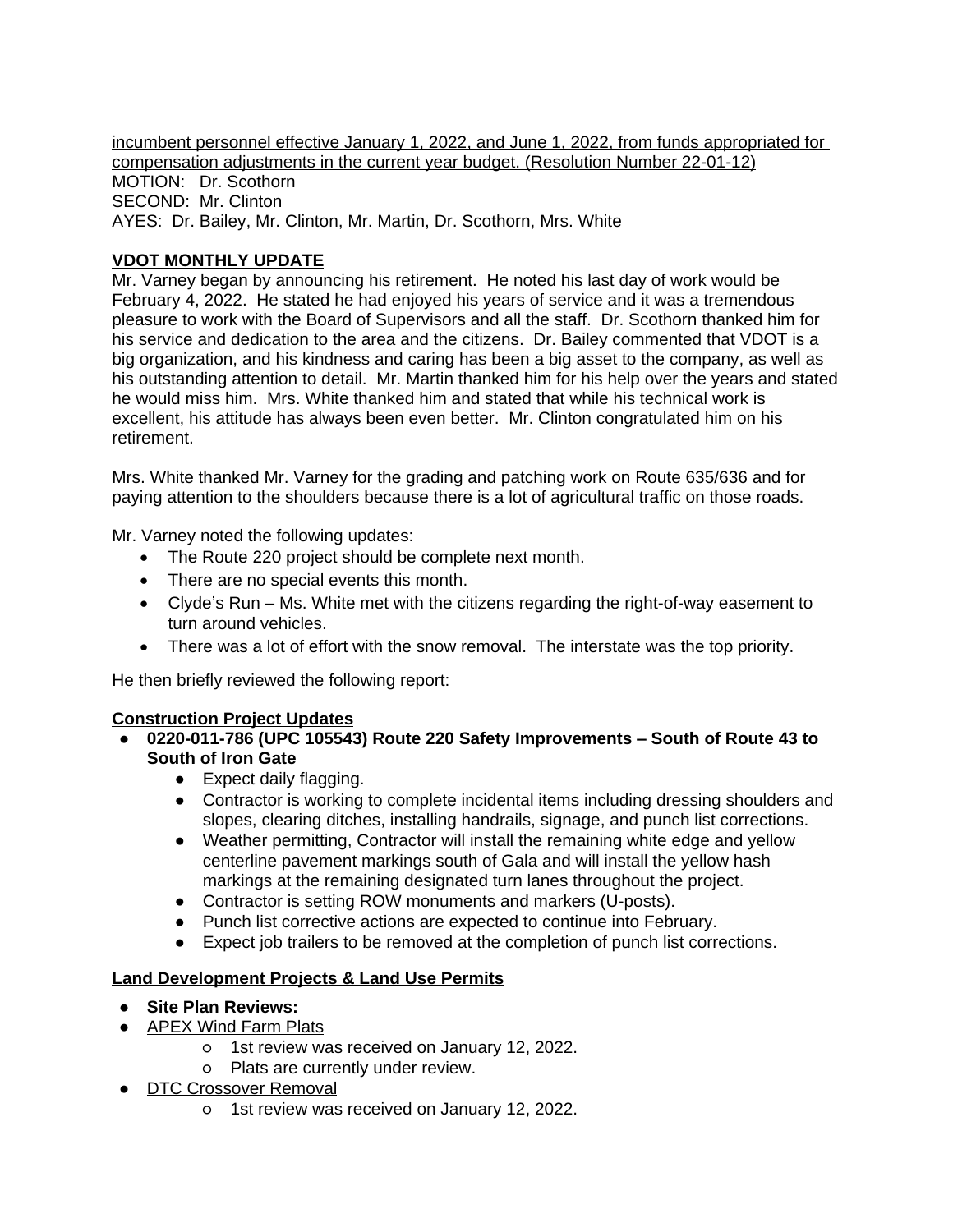- Plans are currently under review.
- The Jackson at Ashley Plantation
	- 1st review comments sent to Botetourt County on January 11, 2021.
- Fincastle Mennonite Church and School
	- 2nd submission was received on October 25, 2021.
	- Comments sent to Botetourt County on November 9, 2021.
- **● Permits Issued:**
	- Permits issued between 11/08/2021 –12/06/2021:
		- 7 Utility Permits
		- 1 Private Entrances
		- 1 Special Events
		- 1 Maintenance of Traffic

## **Residency Projects**

- **Stone Coal Road Rural Rustic (UPC 110955)**
	- Non-paving work should be complete by the time of this BOS meeting. We are currently working on bidding the paving portion of this work which will be done this spring.
- **Clydes Run Rural Rustic**
	- We have begun the planning and preliminary engineering on this project with the expectation construction will begin in late spring.

## **Area Headquarters In-House Projects**

- Planned Work to Grade Gravel Roads and Add Stone:
	- Route 616, Blue Ridge Springs Road
	- Route 634, Cedar Lane
	- Route 634, Spreading Spring Road
	- Route 635, Beaver Dam Road
	- Route 637, Connect Road
	- Route 637, Sleepy Hollow Road
	- Route 638, Flowing Spring Road
	- Route 649, Lake Catherine Drive
	- Route 652, Short Road Drive
	- Route 663, Rhodes Lane
	- Route 670, Huff Road
	- Route 691, Church Avenue
	- Route 712, Stevens Road
	- Route 724, Goad Road
	- Route 732, Loope Lane
	- o Route 739, Tin Top Road
	- Route 741, Bear Wallow Road
	- Route 748, Stone Coal Road
	- Route 783, Cartmills Gap Road
	- Route 820, Pond Road
- Planned Patching:
	- Route 625, Mount Joy Road
	- Route 629, Davis Run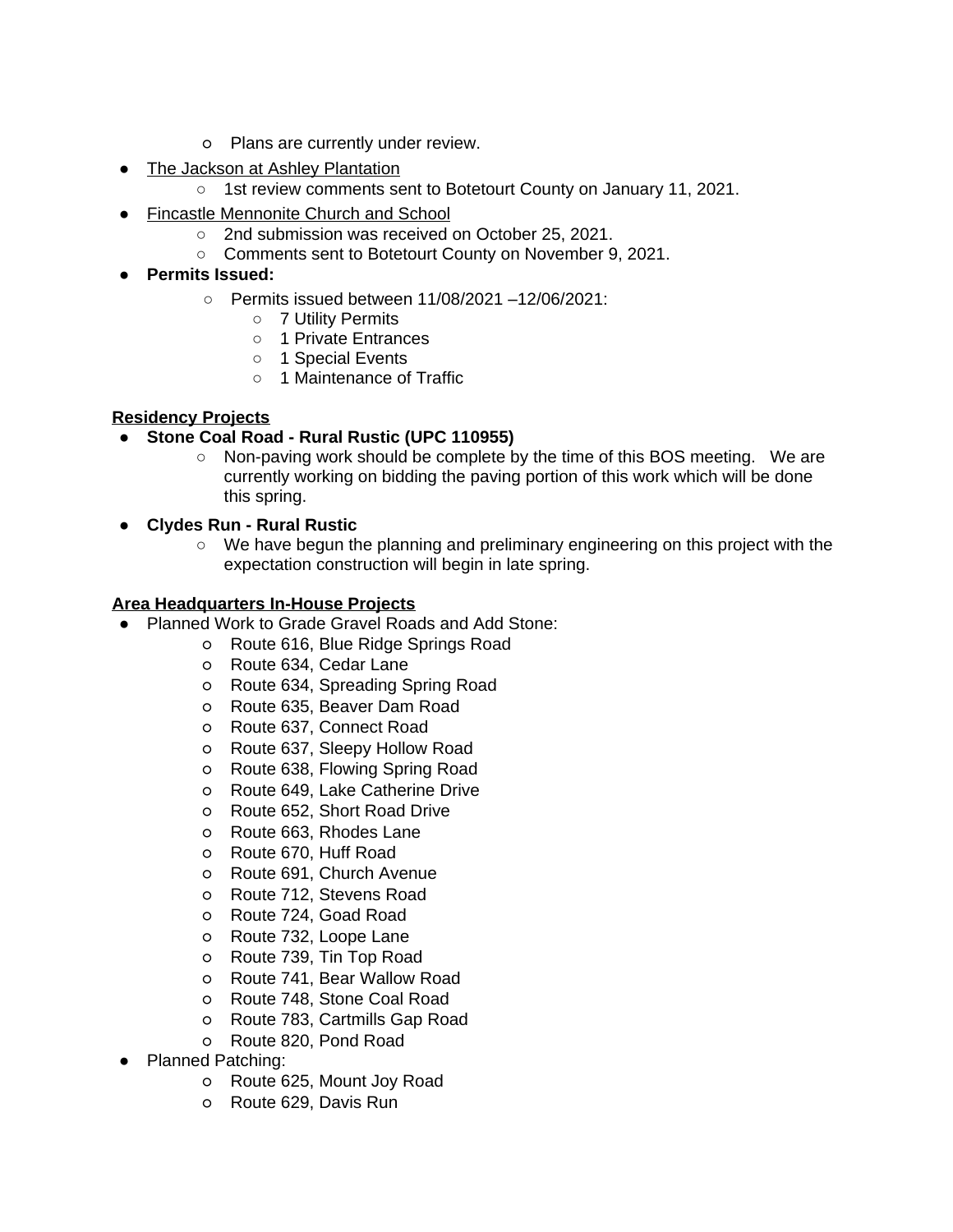- Route 630, Springwood Road
- Route 635/636, Beaver Dam Road
- Route 640, Lithia Road
- Route 670, Trinity Road
- **Planned Ditch/Shoulder/Brush Trimming Work:** 
	- ALT VA-220 (Southbound Lane) Pull Shoulders
	- Frontage Route 53, Saturn Road Brush Trimming Complete
	- Route 43, Narrow Passage Road -Brush Cutting
	- Route 460, Blue Ridge Boulevard Ditching
	- Route 625, Mount Joy Road Spot Ditching
	- Route 628, Prease Road Brush Trimming
	- Route 629, Davis Run Brush Trimming
	- Route 630, Blacksburg Road Ditching
	- Route 630, Springwood Road- Ditching
	- Route 637, Sleepy Hollow Road/Davis Run intersection Ditching
	- Route 640, Lithia Road Ditching
	- Route 640, Lithia Road Brush Trimming 75% Complete
	- Route 640, Nace Road / Lithia Road, from Church Hill Road to Blue Ridge Turnpike - Ditching
	- Route 641, Oak Ridge Road Brush Cutting
	- Route 643, Bobletts Gap Road Spot Ditching
	- Route 647, Back Creek Road Brush Trimming
	- Route 652, Mountain Pass Road Ditching
	- Route 779, Catawba Road Brush Cutting, Pull Shoulders
	- Route 1208, Water Street Ditching
- **Planned Pipe Replacements:** 
	- Route 608, Gilmers Mill Road 2 Pipe Replacements
	- Route 618, Chestnut Run 2 Pipe Replacements
	- Route 635, Beaver Dam Road 1 Pipe Replacement
	- Route 752, Old Mill Drive 1 48-inch Pipe Replacement
	- Route 772, Long Run Road Multiple Pipe Replacements
	- Route 795, Orchard Drive Double Line of 48-inch Pipe Replacements
- Other Work:
	- Ditch cleaning and leaf removal as needed.
	- Potholes repair on various roads.
	- Cleaned all pipes
	- Continuing work from storm damage on several roads including: Route 611, Greyledge Road

Route 702, Hayden Loop Road - One pipe replacement

Board members thanked Mr. Varney and Ms. Smith for their report.

## **UPDATE ON THE LAUNCH OF THE NEW BOTETOURT COUNTY WEBSITE**

Botetourt County staff has been working diligently to improve our website presence for our community, businesses, stakeholders, visitors, and staff. On February 1, 2022, the County will unveil a new look for [www.botetourtva.gov](http://www.botetourtva.gov). This new website will allow for greater community engagement with the public and will also provide consistency in our brand image across county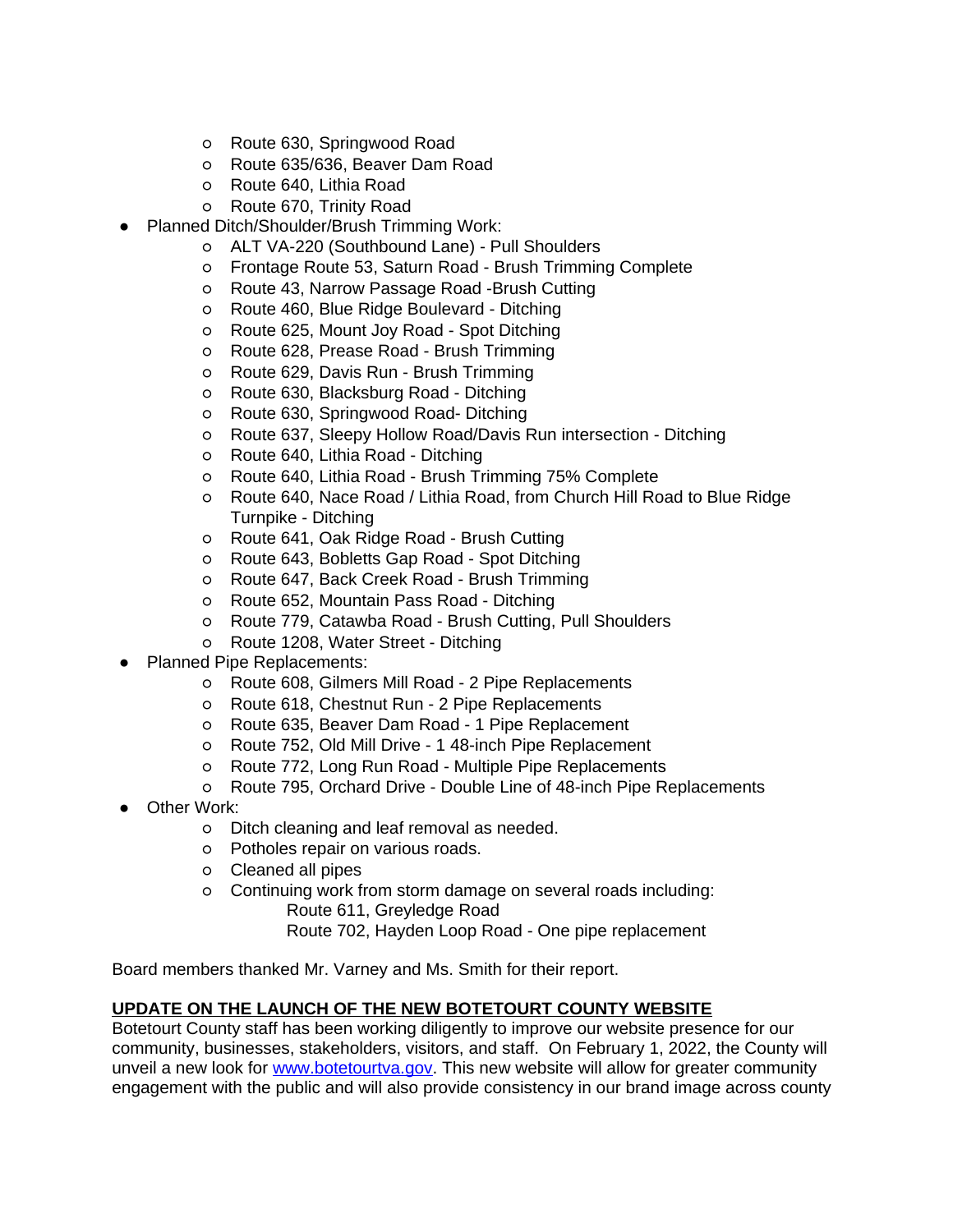departments. Tiffany Bradbury gave a brief presentation and welcomed questions by Board members. The new website will launch on February 1, 2022. The domain will remain the same.

The Chairman called for a brief recess at 3:05 p.m. and the meeting was called back to order at 3:17 p.m.

#### **FARMER'S MARKET SEASON UPDATE FROM SCOTT AND GRACE HARWIN**

Mrs. White introduced Scott and Grace Harwin. Mr. and Mrs. Harwin thanked the Board for their continued support over the last 12-15 years. Mr. Harwin reported the Farmer's Market is held on Saturdays from 8:30 a.m.-12:00 p.m., starting in May and ending in October. He noted they are non-profit, and the goal is to help support small vendors through grants, sponsors, and vendor dues. The vendor dues are \$100 per year, which is very low compared to other markets, and they do not receive commission from any sales, he noted. Mrs. Harwin stated their sales goal was \$100,000 for 2021, but she was thrilled to report their sales came in at \$210,000. She stated they currently have 28 full-time vendors and 17 part-time vendors. Mrs. Harwin stated they are looking at purchasing land to build a permanent structure that would have heat/AC, a commercial kitchen, restrooms, and event space, to increase accessibility for their customers. She reported the land would cost approximately \$250,000 and the structure would be around \$500,000. She stated with the permanent structure there would be opportunity for a year-round market and events such as 4-H meetings, educational events, etc. She noted Botetourt County has one of the highest concentrations of beekeepers and they would love to support this program also. Several Board members commented on their enjoyment of the Farmer's Market and are happy it has been so successful.

# **REQUEST TO REFER PETITION FOR ZONING ORDINANCE TEXT AMENDMENT FOR A NEW LAND USE CATEGORY FOR THE "EQUIPMENT RENTAL AND LEASING", TO STAFF AND PLANNING COMMISSION FOR DETAILED CONSIDERATION AND PUBLIC HEARING**

Drew Pearson reviewed information regarding a request from Matthew Snare and AAA Entertainment, Inc. that the Board entertain amendments that would create a new land use category "Equipment Rental and Leasing" as a by-right use in the Business (B-2) Use District.

Currently, the applicants operate their events business in Roanoke City and wish to relocate the business to Botetourt County where they would construct a new facility to operate their business that rents party supplies and recreational equipment. There is no current use in the County's zoning ordinance that permits this type of equipment rental and leasing business. The proposed new use is identified by the applicant as "Equipment Rental and Leasing". The Business (B-2) Use District is designed for community and service businesses that are largerthan-neighborhood markets.

Mr. Pearson explained it was the opinion of staff that the proposed use is compatible with the intent and design of the B-2 District; therefore, staff recommended that the Board refer the petition to staff and the Planning Commission for detailed review and consideration and, following a duly advertised public hearing, recommendation of approval or denial to the Board of Supervisors. As a result of its consideration, the Planning Commission may recommend against amending the County's ordinance, may recommend amendments as proposed by the applicant, or may recommend amendments that modify, supplement, and/or condition amendments requested by the applicant.

Mr. Pearson reminded the Board that Section 25-581.2 of the County Code provides that any resident of the County or an owner of property in the County of agent thereof may petition the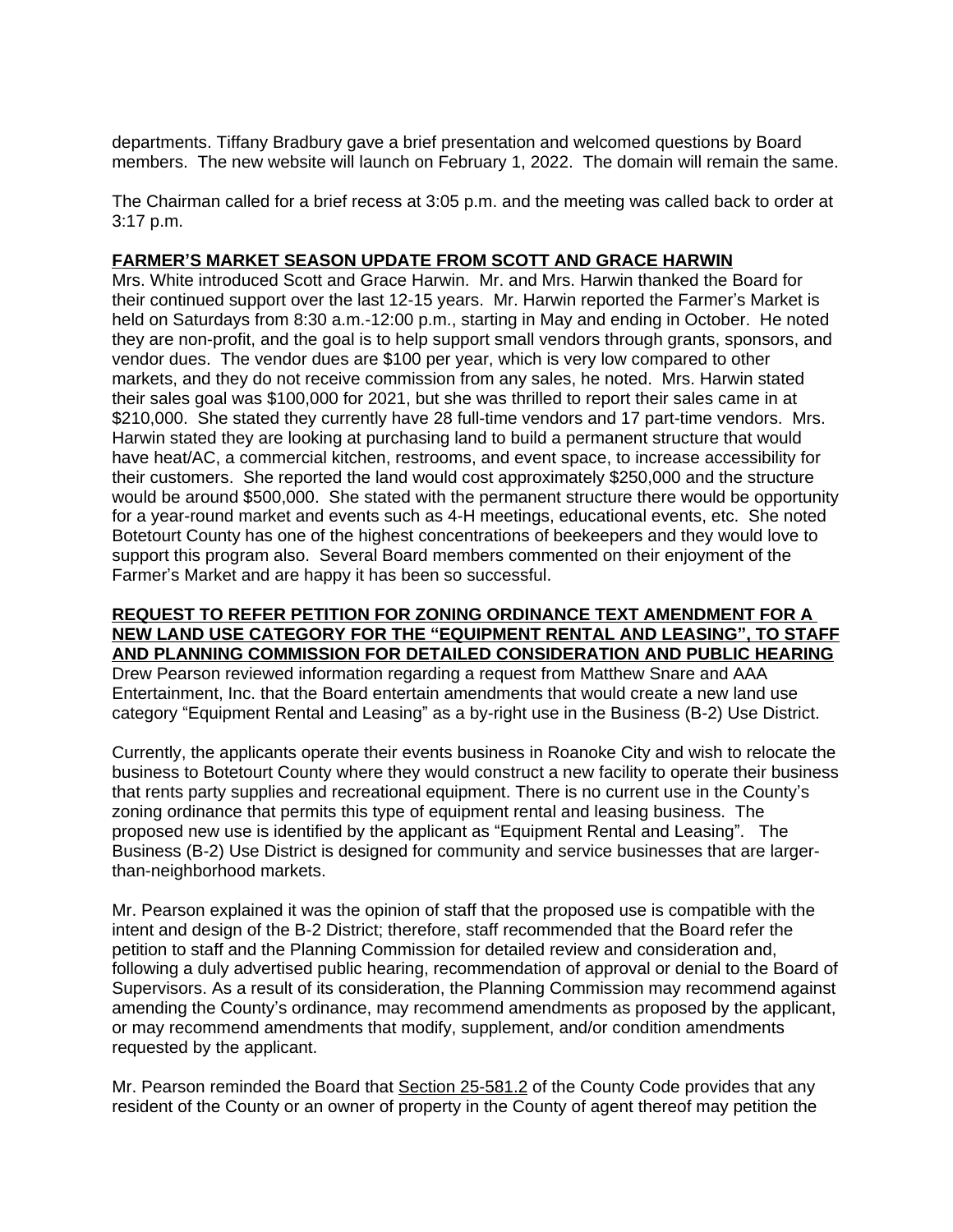Board of Supervisors for amendment(s) to the County's zoning ordinance. The Board may refer the petition to the Planning Commission, deny the petition, or table the petition.

MOTION: That the Board refer the request to staff and the Planning Commission to analyze and consider amending the County's zoning ordinance to add "Equipment Rental and Leasing" as a by-right use in the Business (B-2) use district. (Resolution Number 22-01-13) MOTION: Dr. Scothorn SECOND: Mr. Martin AYES: Dr. Bailey, Mr. Clinton, Mr. Martin, Dr. Scothorn, Mrs. White

#### **REQUEST TO REFER PETITION FOR ZONING ORDINANCE TEXT AMENDMENT FOR A NEW LAND USE CATEGORY, "DONATION COLLECTION CENTER", TO STAFF AND PLANNING COMMISSION FOR DETAILED CONSIDERATION AND PUBLIC HEARING**

Drew Pearson reviewed information from Goodwill Industries of the Valleys, Inc. requesting that the Board entertain amendments that would create a new land use category "Donation Collection Center" as a by-right use in the Business (B-3) Use District.

Currently, the applicant operates in the County as a retail use with the collection and sorting being accessory to the retail component. There is no current use in the County's zoning ordinance that permits a stand-alone collections, sorting, and distribution center. A proposed new use is identified by the applicant as "Donation Collection Center". The Business (B-3) Use District is designed for heavy commercial activities.

Mr. Pearson explained it was the opinion of staff that the proposed use is compatible with the intent and design of the B-3 District, therefore staff recommended that the Board refer the petition to staff and the Planning Commission for detailed review and consideration and, following a duly advertised public hearing, recommendation of approval or denial to the Board of Supervisors. As a result of its consideration, the Planning Commission may recommend against amending the County's ordinance, may recommend amendments as proposed by the applicant, or may recommend amendments that modify, supplement, and/or condition amendments requested by the applicant.

Mr. Pearson reminded the Board that Section 25-581.2 - of the County Code provides that any resident of the County or an owner of property in the County of agent thereof may petition the Board of Supervisors for amendment(s) to the County's zoning ordinance. The Board may refer the petition to the Planning Commission, deny the petition, or table the petition.

MOTION: That the Board refer the request to staff and the Planning Commission to analyze and consider amending the County's zoning ordinance to add "Donation Collection Center" as a by-right use in the Business (B-3) use district. (Resolution Number 22-01-14) MOTION: Dr. Scothorn SECOND: Mrs. White AYES: Dr. Bailey, Mr. Clinton, Mr. Martin, Dr. Scothorn, Mrs. White

#### **REQUEST TO REFER PETITION FOR ZONING ORDINANCE TEXT AMENDMENT TO ADD THE LAND USE CATEGORY "STORAGE BUILDING DISPLAY AND SALES" TO STAFF AND PLANNING COMMISSION FOR DETAILED CONSIDERATION AND PUBLIC HEARING.** Drew Pearson reviewed a request from Jonathon Kory Wolford requesting that the Board entertain amendments that would create a new land use category "Storage Building Display and Sales" as a by-right use in the Business (B-2) Use District. There is no current use in the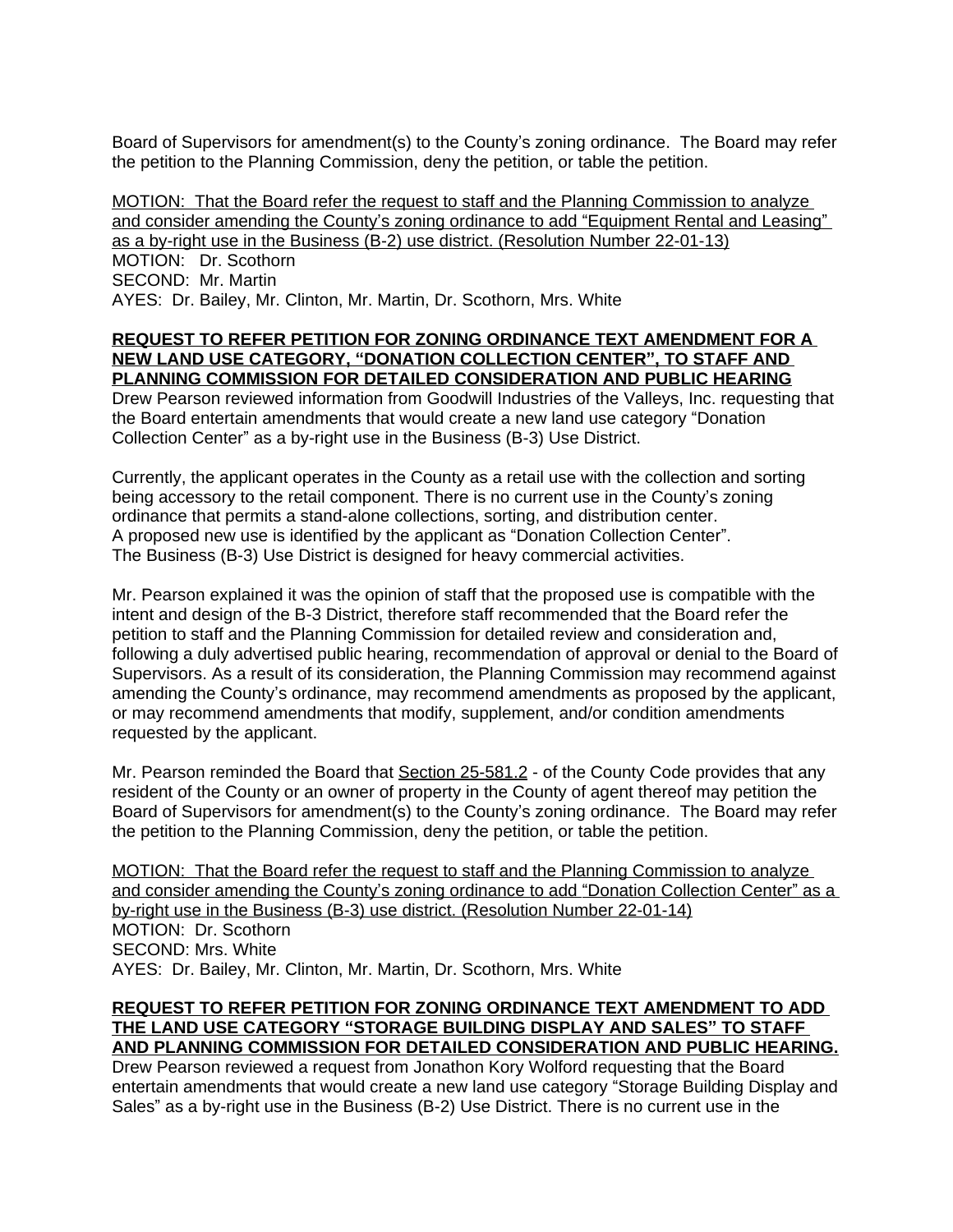County's zoning ordinance that specifically permits the display and sale of storage buildings, which generally includes the sale of storage buildings, sheds, gazebos, and other accessory structures primarily intended for residential uses; however, based on the nature of the outdoor display of the structures associated with the proposed use, a determination was previously made that the proposed use is similar in character to the land use "Automobile, truck, trailer, motorcycle, RV, modular and mobile homes sales and rental" that is allowed as a permitted use in the Business (B-3) use district. When proposed uses are determined to be similar in character to a use already listed in the ordinance, the proposed use can be permitted under the same use district as the listed land use and without the need for an ordinance amendment. The proposed new use is identified by the applicant as "Storage Building Display and Sales". The Business (B-2) Use District is designed for community shopping and service businesses.

It was the opinion of staff that the proposed use is not compatible with the intent and design of the B-2 District, therefore staff recommended that the Board deny the petition requesting the amendments based on the proposed land use not being compatible to the purpose of the B-2 District and is more appropriate of a land use in the Business (B-3) District that is intended to accommodate heavier commercial businesses.

Mr. Pearson reminded the Board that Section 25-581.2 of the County Code provides that any resident of the County or an owner of property in the County of agent thereof may petition the Board of Supervisors for amendment(s) to the County's zoning ordinance. The Board may deny the petition, refer the petition to the Planning Commission, or table the petition.

MOTION: That the Board deny the request based on the use not being compatible to the purpose of the B-2 District. Further, the proposed amendments will not be considered by the Planning Commission and the Zoning Ordinance will remain unchanged. (Resolution Number 22-01-15) MOTION: Mr. Clinton SECOND: Dr. Scothorn AYES: Dr. Bailey, Mr. Clinton, Mr. Martin, Dr. Scothorn, Mrs. White

#### **CONSIDER RESOLUTION OF SUPPORT FOR VIRGINIA GENERAL ASSEMBLY HOUSE BILL 246 AND SENATE BILL 596 REGARDING VIRGINIA'S 4-H PROGRAMS**

The Board considered supporting the following two General Assembly Bills regarding Virginia's 4-H Programs:

1. HB246 School attendance - 4-H educational programs and activities. Introduced by [Terry](https://lis.virginia.gov/cgi-bin/legp604.exe?221+mbr+H56)  G. Kilgore

*School attendance; 4-H educational programs and activities***.** Provides that students who miss a partial or full day of school while participating in 4-H educational programs and activities shall not be counted as absent for the purposes of calculating average daily membership and shall receive course credit in the same manner as they would for a school field trip. The bill directs each local school board to develop policies and procedures for students to make up missed work and may determine the maximum number of school days per academic year that a student may spend participating in 4-H educational programs and activities to not be counted absent.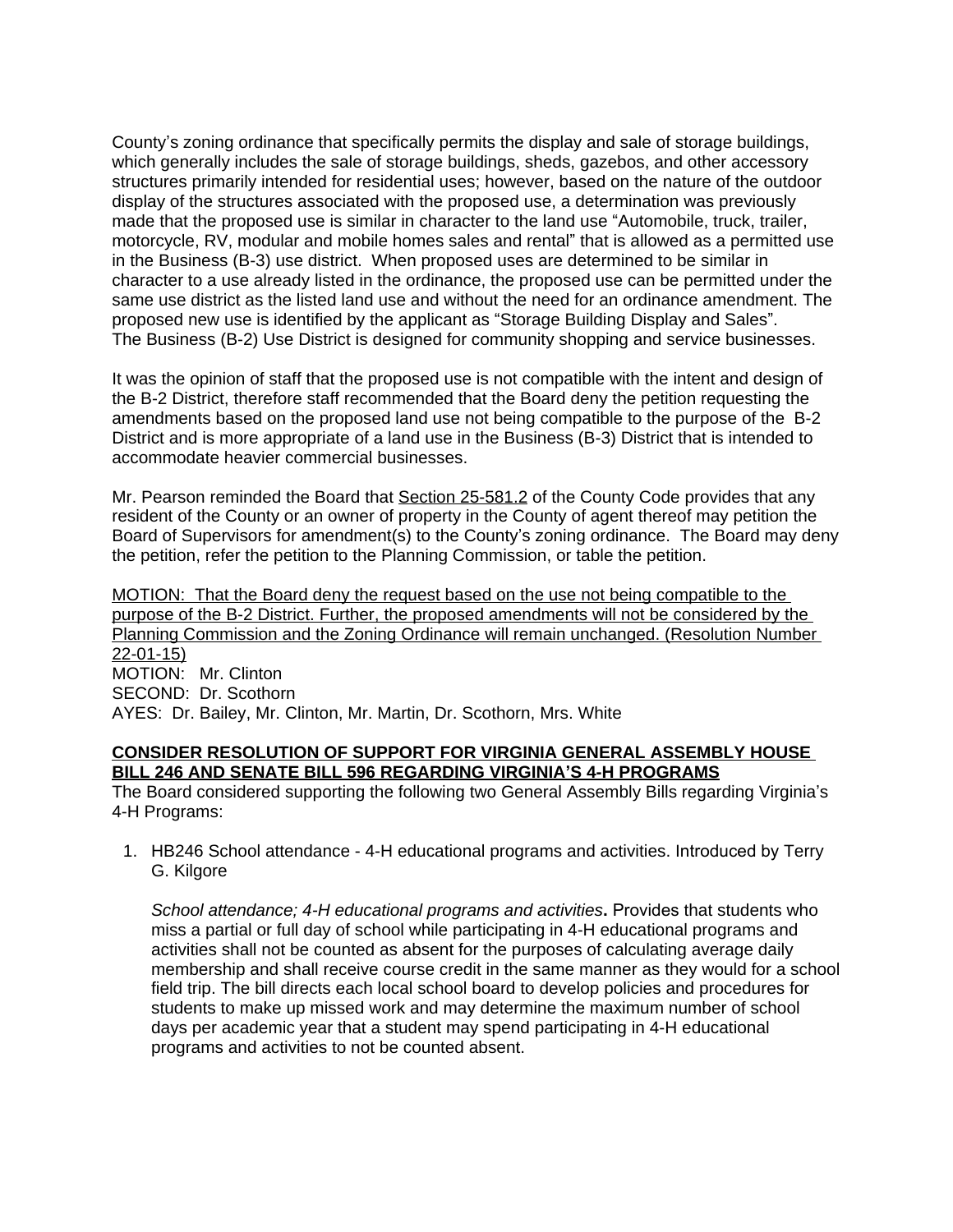2. SB596 School attendance - 4-H educational programs and activities. Introduced by [Todd](https://lis.virginia.gov/cgi-bin/legp604.exe?221+mbr+S111)  E. Pillion

*School attendance; 4-H educational programs and activities.* Provides that students who miss a partial or full day of school while participating in 4-H educational programs and activities shall not be counted as absent for the purposes of calculating average daily membership and shall receive course credit in the same manner as they would for a school field trip. The bill directs each local school board to develop policies and procedures for students to make up missed work and may determine the maximum number of school days per academic year that a student may spend participating in 4-H educational programs and activities to not be counted absent.

Dr. Bailey read the following resolution supporting HB246 and SB596 and encouraged the Botetourt County School Board to develop policies and procedures that will provide those students who miss a partial or full day of school while participating in 4-H educational programs and activities shall not be counted as absent for the purposes of calculating average daily membership and shall receive course credit in the same manner as they would for a school field trip.

#### **RESOLUTION**

#### (Resolution Number 22-01-16)

The Botetourt County Board of Supervisors is pleased to support Virginia General Assembly House Bill 246 and Senate Bill 596 regarding Virginia's 4-H programs.

WHEREAS, the nationally recognized 4-H program is delivered by Cooperative Extension Offices and is a community of more than 100 public universities across the nation that provides experiences where young people learn by doing; and

WHEREAS, Virginia Cooperative Extension, through Virginia Tech, delivers 4-H program and educational opportunities in Family Consumer Science, Agriculture and Natural Resources and Youth Development for our Botetourt County youth: and

WHEREAS, 4-H empowers young people to be true leaders, giving a hands-on approach that changes lives of the nearly 6 million kids and teens nationwide that have taken on critical societal issues, such as addressing community health inequities, engaging in civil discourse and advocating for equity and inclusion for all: and

WHEREAS, 4-H has given Botetourt youth a voice to express who they are and how they make their lives and communities better; and

WHEREAS, youth build life skills by leading hands-on projects in areas like science, health, agriculture and civic engagement helping them to grow confidence, independence, resilience and compassion; and

WHEREAS, adult mentors provide a positive environment where our youth learn by doing.

NOW, THEREFORE BE IT RESOLVED that the Botetourt County Board of Supervisors supports Virginia General Assembly House Bill 246 and Senate Bill 596 which provides that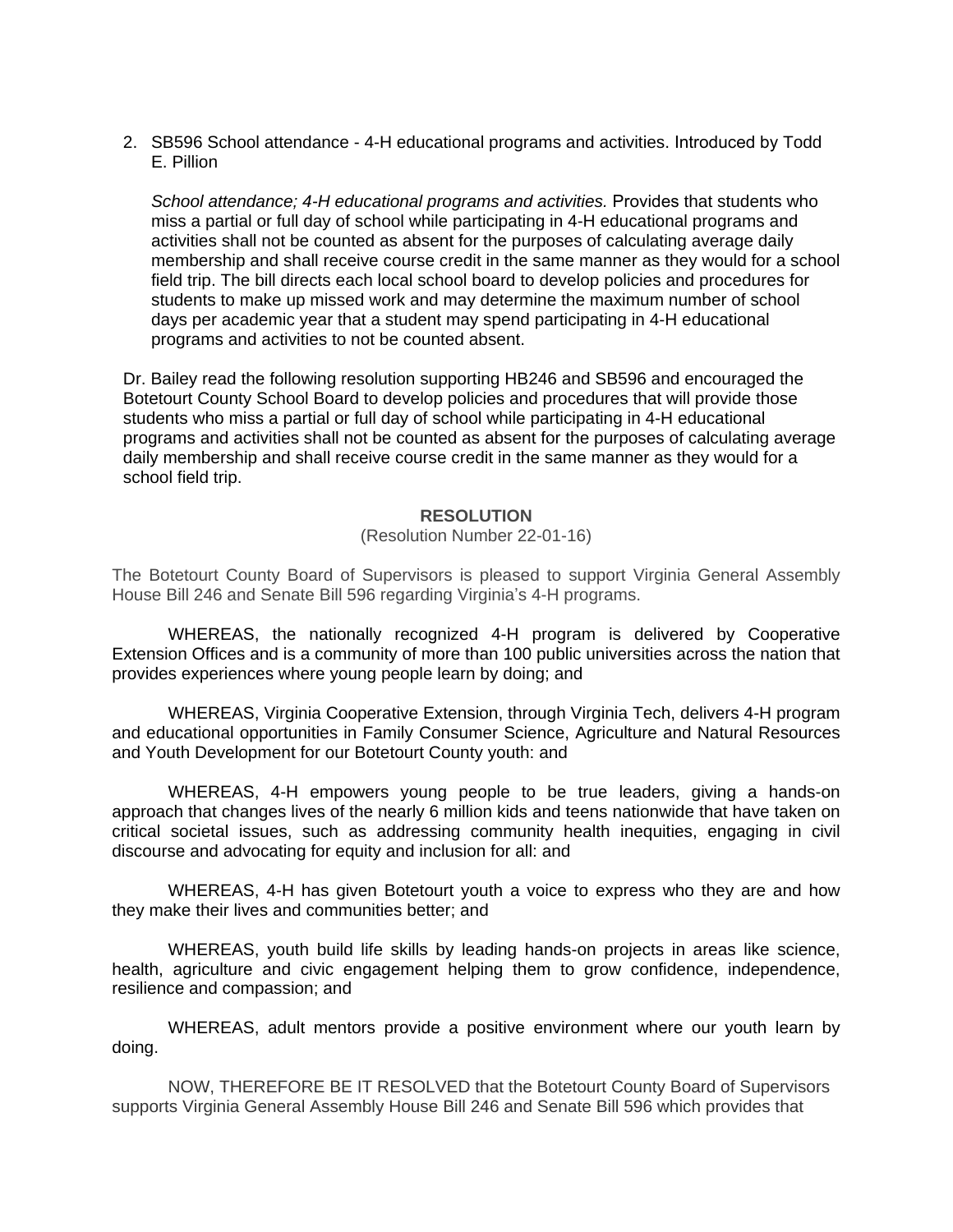students who miss a partial or full day of school while participating in 4-H educational programs and activities shall not be counted as absent for the purposes of calculating average daily membership and shall receive course credit in the same manner as they would for a school field trip. Botetourt County urges our local school board to develop policies and procedures for students to make up missed work and may determine the maximum number of school days per academic year that a student may spend participating in 4-H educational programs and activities. Furthermore, we request that 4-H programs and activities be treated like other similar educational programs and participants not be counted absent.

PROCLAIMED this 25<sup>th</sup> day of January 2022.

Dr. Richard Bailey, Chairman Botetourt County Board of Supervisors

MOTION: That the Board supports Virginia General Assembly House Bill 246 and Senate Bill 596 in support of 4-H programs. (Resolution Number 22-01-16) MOTION: Mrs. White SECOND: Dr. Scothorn AYES: Dr. Bailey, Mr. Clinton, Mr. Martin, Dr. Scothorn, Mrs. White

#### **COMMITTEE REPORT**

Emergency Communications Committee Report

Jason Ferguson reported during the October 6, 2021 meeting of the Emergency Communications Committee, the group reviewed the study findings and recommendations put forth by MorCom International on the current and projected needs of the emergency communications radio system.

Following discussion from the group, a motion was made to accept the report findings from MorCom and more forward in support of joining the Roanoke Regional Radio System. The motion was unanimously carried by the group.

MorCom International has confirmed their interest and availability should the Board desire to act on Phase 2 of the radio system and design work to prepare the County for the procurement processes of the emergency communications system. The original RFP was published and authorized for multiple phases of work, Phase 2 would assist with the technical specifications and preparation of documents for bid. Funds are available in the FY22 budget to move forward with Phase 2, he noted.

Mr. Ferguson answered a few questions from the Board, including an explanation that this is a consortium and each partner signs on with an intergovernmental agreement, with the group meeting regularly to discuss the maintenance of the program. He also noted this has been discussed since 2012 and it took three months to put together the bid design package, so a lot of thought and time had gone into this.

MOTION: That the Board authorize the County Administrator and staff to move forward with discussions with Roanoke Regional Radio System partners and authorize a continuation of the work with MorCom International on Phase 2 of the radio system concept and design work.

 (Resolution Number 22-01-17) MOTION: Dr. Scothorn SECOND: Mrs. White AYES: Dr. Bailey, Mr. Clinton, Mr. Martin, Dr. Scothorn, Mrs. White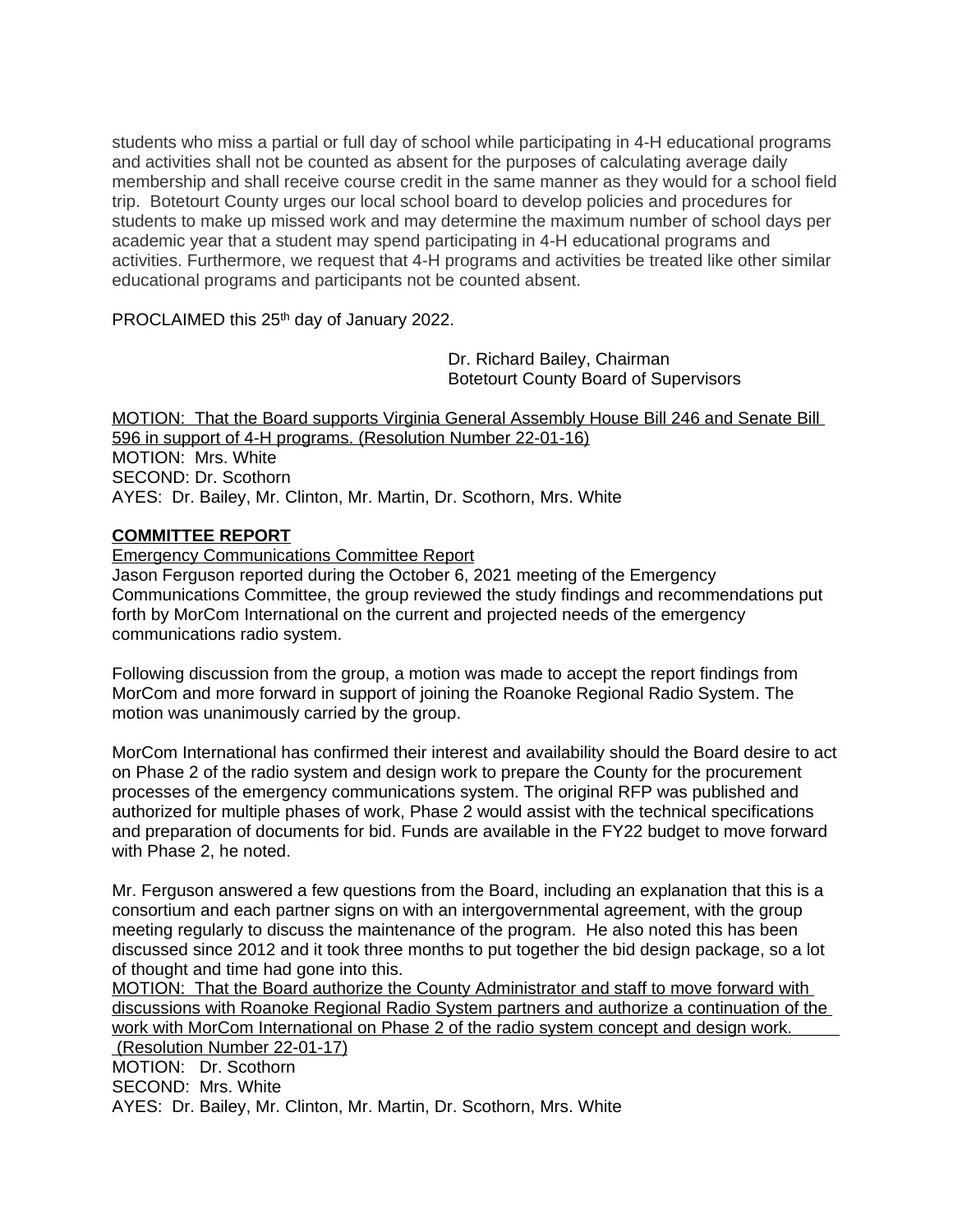## **BOARD MEMBER COMMENTS**

Dr. Bailey commented the meeting last week with Architectural Partners resulted in good discussion regarding timelines and Geotech sampling. He stated they anticipate having a bid document ready by May.

There were no other comments.

## **APPOINTMENTS**

- a. The term of Mr. Gary Cronise on the Building Code Board of Appeals expires on March 17, 2022. This is a four-year term. Mr. Cronise was contacted and willing to be reappointed. MOTION: That the Board appoint Mr. Gary Cronise to the Building Code Board of Appeals with a term expiring March 17, 2026. (Resolution Number 22-01-18) MOTION: Dr. Scothorn SECOND: Mr. Martin AYES: Dr. Bailey, Mr. Clinton, Mr. Martin, Dr. Scothorn, Mrs. White
- b. The term of Mr. Scott Caldwell on the Board of Zoning Appeals expires on March 31, 2022. This is a five-year term. Mr. Caldwell was contacted and willing to be reappointed. MOTION: That the Board recommend to the Circuit Court Judge that Scott Caldwell be reappointed to another term for the Board of Zoning Appeals (BZA), with a term expiring March 31, 2027. (Resolution Number 22-01-19) MOTION: Dr. Scothorn SECOND: Mrs. White AYES: Dr. Bailey, Mr. Clinton, Mr. Martin, Dr. Scothorn, Mrs. White
- c. The term of the Valley District representative on the Planning Commission expired January 1, 2022. This is a four-year term. Mr. Tim Lucas was contacted and willing to serve. MOTION: That the Board appoint Mr. Tim Lucas to the Planning Commission with a term expiring January 1, 2026. (Resolution Number 22-01-20) MOTION: Dr. Scothorn SECOND: Mrs. White AYES: Dr. Bailey, Mr. Clinton, Mr. Martin, Dr. Scothorn, Mrs. White

## **CONSIDER REFUND OF REAL ESTATE TAXES**

The Board heard a request for a refund of real estate taxes paid for 2021, and part of 2020 tax years. This refund is based on a qualified veteran exemption, effective September 21, 2020. The total requested amount of refund was \$2,754.37, which includes \$522.62 for 2020 and \$2,231.75 for 2021.

MOTION: That the Board authorize a refund of real estate taxes in the amount of \$2,754.37, as presented. (Resolution Number 22-01-21)

MOTION: Mr. Martin

SECOND: Dr. Scothorn

AYES: Dr. Bailey, Mr. Clinton, Mr. Martin, Dr. Scothorn, Mrs. White

# **FREEDOM OF INFORMATION ACT (FOIA) AND CONFLICTS OF INTEREST ACT (COIA) TRAINING SESSIONS FOR BOARD MEMBERS**

Section 2.2-3704.3 of the *Code of Virginia* requires elected officials to receive annual FOIA and COIA training. Mike Lockaby, County attorney, provided this training and reviewed FOIA and COIA laws with the Board. Each Board member was given a copy of the FOIA/COIA presentation.